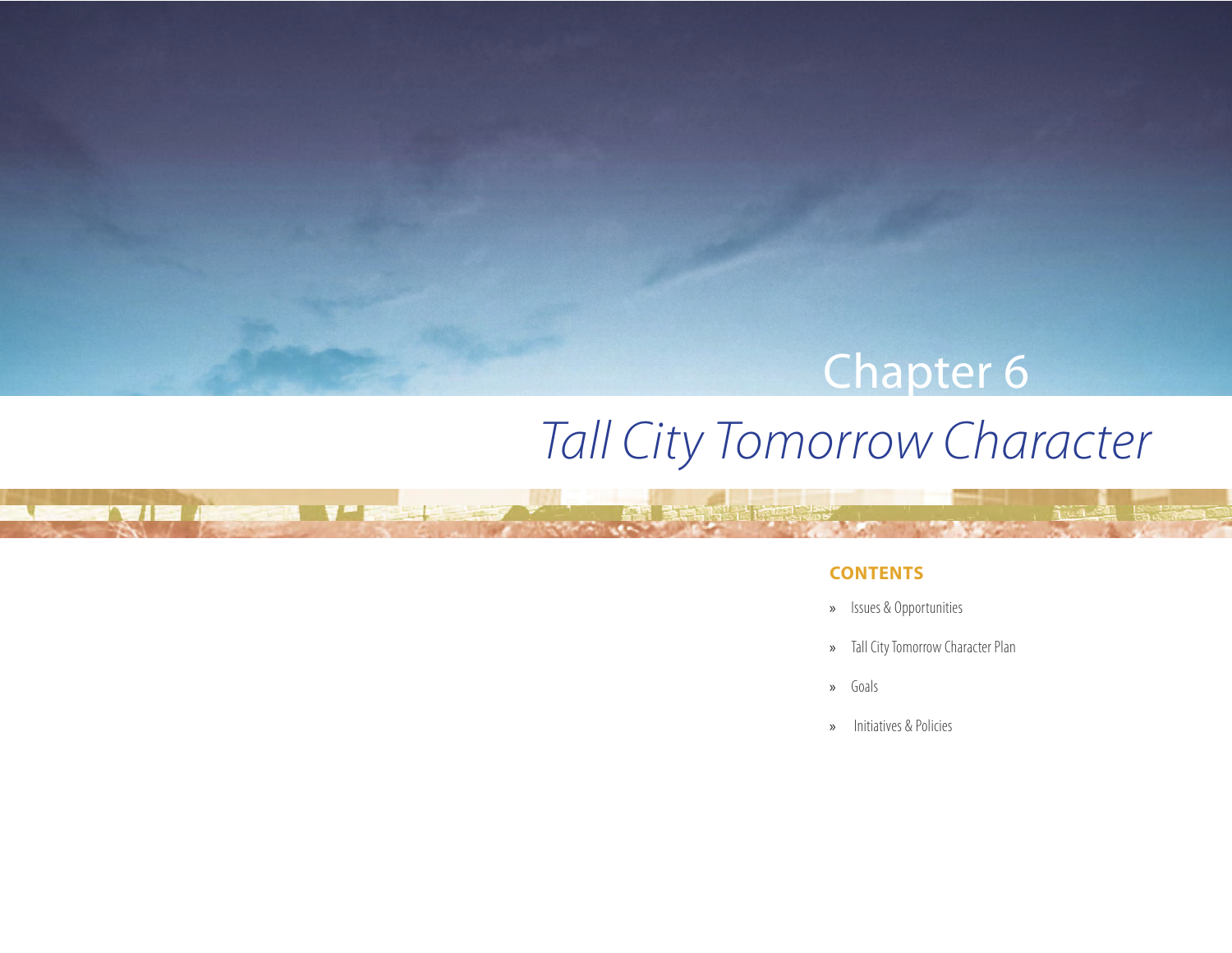

"Can't we do a better job preventing litter! Many times dumpsters and barrels are over filled. (Even the recycling bins)" – Community Comment

## Tall City Tomorrow Character

## **INTRODUCTION**

The traditional elements of a comprehensive plan help guide land use directions, transportation and infrastructure services, and other city services like parks. Throughout the Tall City Tomorrow process, residents also expressed a desire to address community character and quality. The image of the city both internally and externally was very important to residents. They saw that great cities go beyond basic systems and elevate the pride and quality of life that residents and visitors alike experience. Chapter 9 will review many of the quality of life features, such as parks, recreation, culture, and natural environments. Tall City Tomorrow Character identifies initiatives and action items that will promote Midland's character through the built environment. Defining a vision and the action items necessary to achieve that vision requires a discussion of the issues and opportunities related to community appearance, landscaping, and community design.

## **ISSUES & OPPORTUNITIES**

## Community Appearance

Community appearance has a direct impact on residents' attitudes toward investment in their community and neighborhoods. Many spoke of a need to get a better handle on litter and the appearance of entrances into the city. One concern was of their own first-impressions of Midland as newcomers, as well as seeing the city through the eyes of guests, and the fact that this was not always a positive experience. They noted concern that this first impression did not speak to the quality of many Midland neighborhoods and developments. Midland is not unique, in that property maintenance is a struggle for many communities and can often result in a cycle of decline starting with just one low-quality property on a block. Defining a 'good appearance' can be difficult, as it can mean different things to different people. Cities need to have a well-defined baseline for building and property maintenance, as well as the political will to enforce those standards. This effort also needs to include community education regarding expectations and how to properly address problem properties in a neighborhood. The first key element is community support, which has been expressed by residents through the Tall City Tomorrow process.

## Urban Landscape

Good and well maintained landscaping can be a crucial contributor to an attractive community image. Landscaping can have many benefits and fill an important role in land use. These include: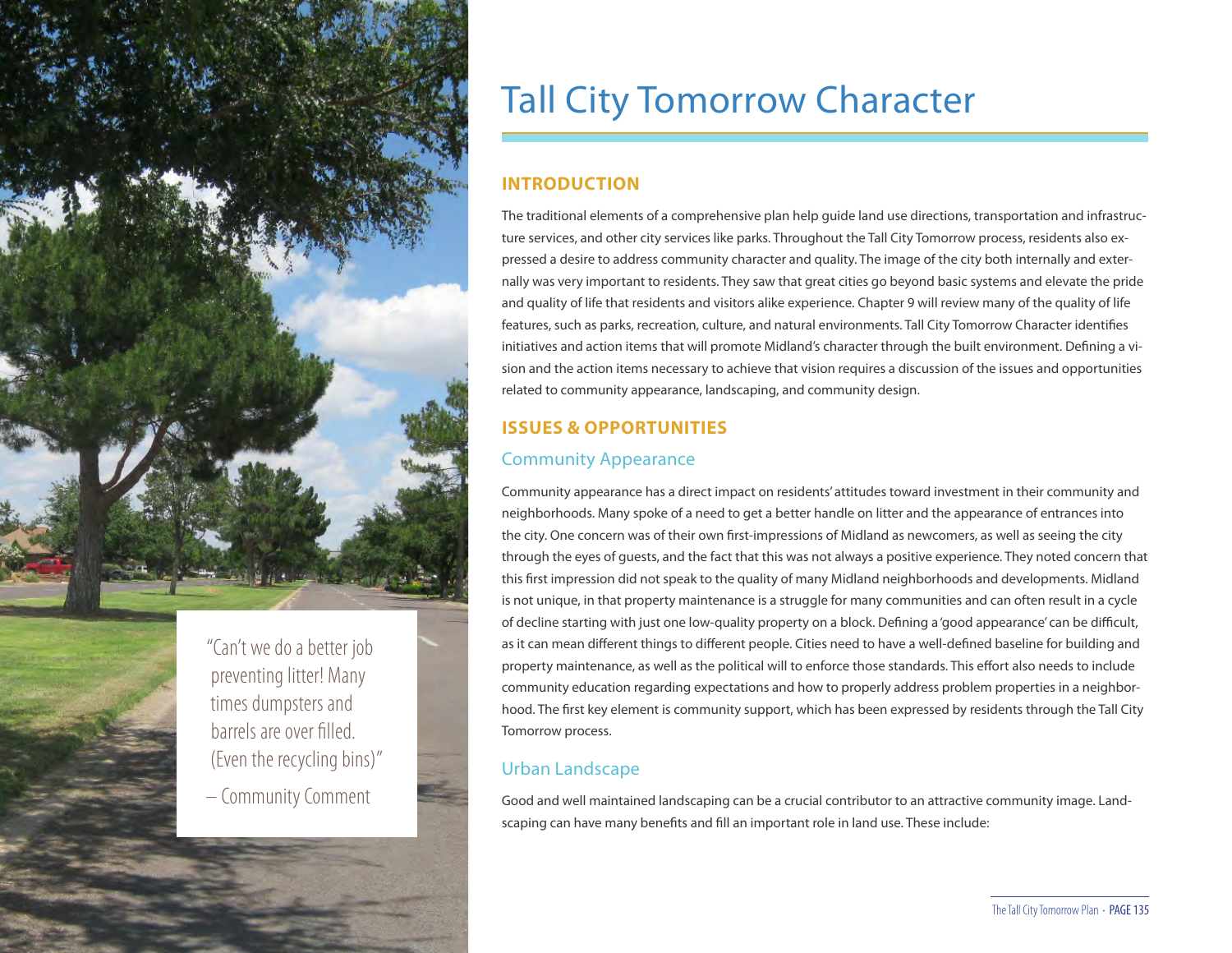#### CHARACTER | CHAPTER 6

- » Minimizing compatibility issues between adjacent but different land uses
- » Offering shade on hot days and blocking harsh winds
- » Breaking up concrete environments such as large parking lots
- » Shading homes and reducing utility bills
- » Strengthening commercial districts (studies have found that shoppers will spend more in environments that have greenery and good landscaping)
- » Overall enrichment of the urban environment

Landscaping can also play a very important role in providing a positive first impression to visitors. Residents spoke often of the negative first impression of some of the land uses along the city's gateway corridors. These uses are vital to the city's economy and a common issue for many cities. Good landscaping and screening along the city's gateway can change travelers' focal points, exemplifying the quality community that many residents find in the city's neighborhoods.

In Midland's hot, dry climate, sustaining an attractive landscape requires selection of appropriate materials and an understanding of proper maintenance. Landscaping often defaults to turf and other non-native materials that require watering and ongoing maintenance. Since the last drought, residents have been encouraged to try more xeriscaping, a landscaping approach that uses more native materials that require less water. However, residents jokingly noted that some property owners seem to think that xeriscaping also means zero-maintenance. This is definitely not the case and while the use of native materials should be encouraged, an understanding of how to maintain those materials is also needed. To begin this process, the city should be a leader in demonstrating use of good materials and maintenance of public properties.

## Community Design

People are attracted to places that offer a quality experience and are active with people, because they provide residents with a sense of community and belonging. The desire for these types of places in Midland is evident on a nice evening in Wadley Barron Park. Resident fill this park to walk, enjoying the pond, and meet their neighbors. These spaces are limited in Midland, and residents recognized that commercial centers are designed for single-stop experiences, with limited opportunity to interact with neighbors or visit other businesses without getting back into a car.

Creating great places is not easy and involves more than just buildings. It has to include the smaller details, such as good sidewalks, landscaping, public spaces to meet others, defined edges, and possibly features that draw people in like public art, street furniture, or water. It is difficult to legislate good places but attention to the details of the site design or adding features to existing neighborhood centers is essential to creating the types of destinations that Midland residents desire.



"More trees, flowers, hardgrasses, flowering cacti, pretty things to help make it look nicer. "

– Samantha H

"More green spaces with shading and seating and practical water features"

– Community Comment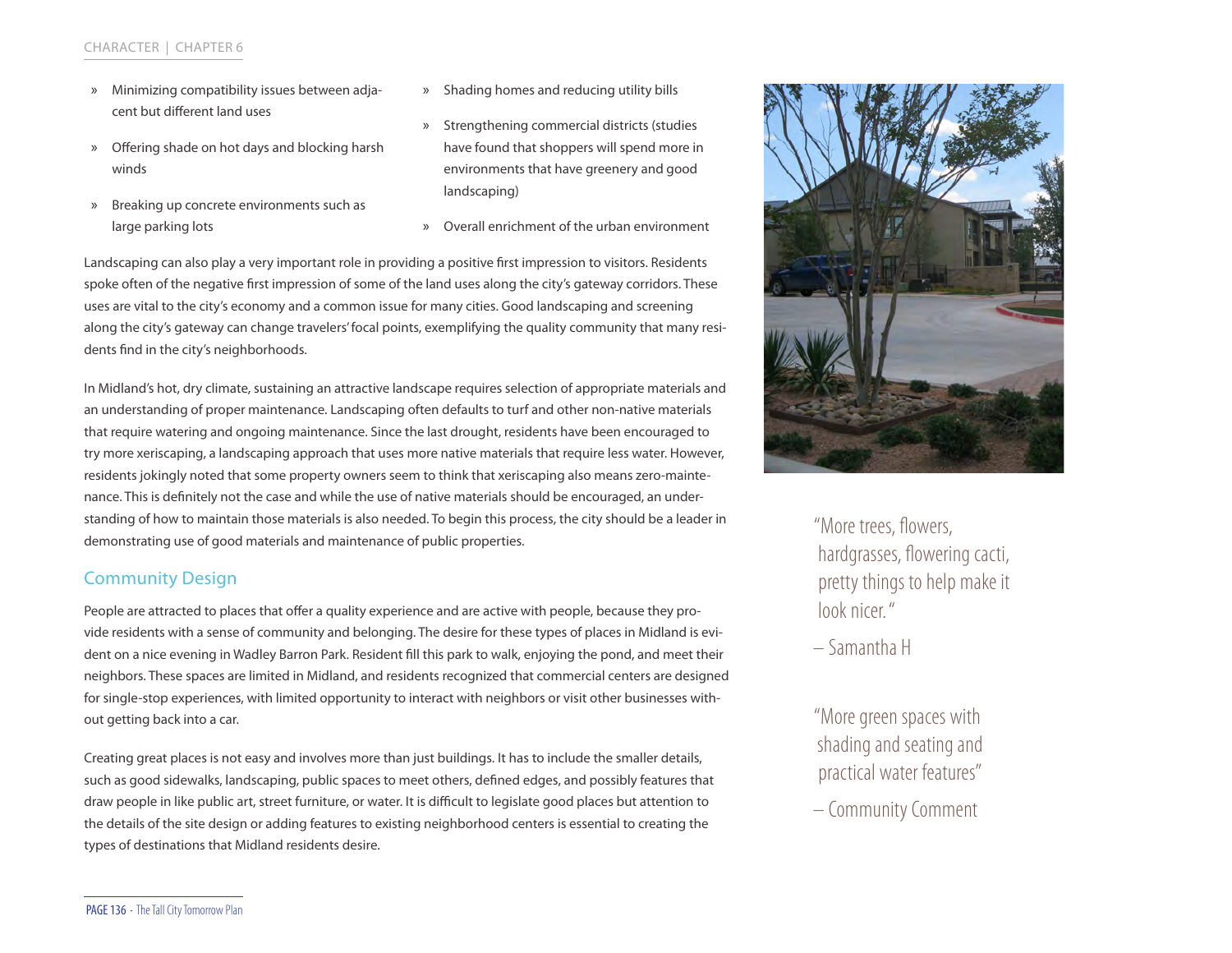#### **TALL CITY TOMORROW CHARACTER PLAN**

#### **GOALS**

## 1. Ensure that Midland's built and natural environments are regionally appropriate and well maintained.

The severe droughts of the past 10 years have made many residents aware of the natural environment around them. The intense heat in the summer months and hard winds also drive the character of the built environment. Using materials that are appropriate to the climate and conditions of Midland not only celebrate the character of the city and region, but last longer and are easier to maintain. Low maintenance materials are just that, low-maintenance. Residents, businesses, and the city should place a high priority on education and enforcement of quality maintenance.

### 2. Identify partnerships to produce neighborhood and commercial centers that are attractive, functional, and of high quality.

City officials, developers, and residents alike want new developments to reflect the character and quality of Midland. In previous sections of Tall City Tomorrow, the need for proper circulation, pedestrian access, and the mixing of uses to create quality neighborhoods has been discussed. High quality building materials and good landscaping create attractive destinations where consumers want to spend their time and money. The city will need to work closely with the development community to ensure quality products that meet the needs of today's residents, reflect the pride residents have in their community, and that will last well into the future.

## 3. Create vibrant multi-use destinations that support activities and residential settings for multiple generations.

In Chapter 3 the need to create "balanced neighborhoods" was identified as one of the guiding land use principles. Balanced neighborhoods provide residents with easy access to a variety of places to live, shop, work, play, and engage in community life. Neighborhoods should also be places where residents can find a home at all stages of their lives. National trends show that retirees and young professionals are often looking to live in environments with easy access to jobs, services, and entertainment. These vibrant neighborhoods should be places where generations can interact with common and diverse options.

## 4. Encourage the development of places where Midland residents can gather and socialize to build connections.

On any beautiful evening in Midland one can find residents enjoying the trails around Midland College or feeding the ducks at Wadley Barron Park, but few of these environments exist. Most dining and shopping opportunities are one-stop destinations, and few of the city's parks are attractors like Wadley Barron. Future park space should include more amenities like water features or open spaces to run a dog; and commercial spaces should mix uses and offer outdoor dining and common spaces where musicians can play and shoppers can rest and talk with friends.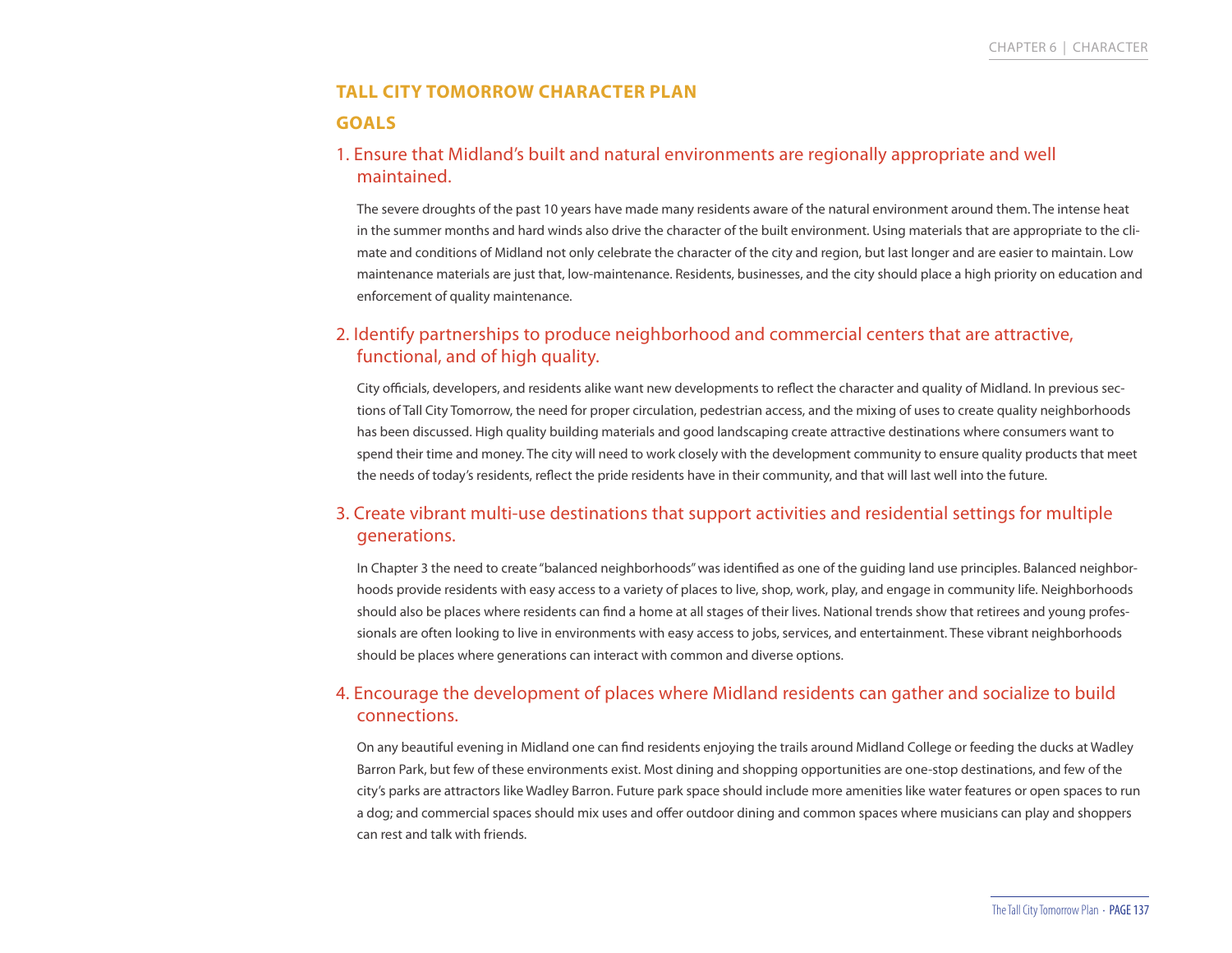### **INITIATIVES & POLICIES**

#### 1. Improve landscaping regulations

#### *Action item: Support and encourage the use of native landscaping materials*

The most recent drought was especially hard on the city's trees, shrubs, and grasses. Any non-hardy materials quickly withered and died. This experience led to a greater interest in using more native materials and doing more xeriscaping. Some areas have been replanted but many of the trees lost to the heat or ice storms have not been replaced. In partnership with Keep Midland Beautiful, the community should work to raise money and apply for grants that support tree and plant material giveaways. Along with these materials should be educational information on the proper maintenance and care of native plants.

#### *Action item: Develop and implement an education program on the use and maintenance of native materials*

One of the biggest challenges to using more native materials is the learning curve that often must accompany any change. Often residents struggle with the different look that these materials have and how to provide proper maintenance. To some, these materials may look unkempt compared to the highly manicured look of less drought-tolerant materials. Invasive weeds can still be an issue and depending on the plant material some trimming and pruning may be required. In partnership with local schools, the Texas A&M Agrilife Extension, Keep Midland Beautiful, and the City, educational material and workshops should be developed that can be shared in schools, at community events, and through continuing education venues.

#### *Action item: Require additional landscaping for large projects*

Tree planting and landscaping in larger projects and especially in large parking lots has multiple benefits. Trees shade parking and walkways, decrease the heat island effect, help orient customers in large parking lots, manage circulation, and can be integrated into design elements that provide public spaces and safe paths for pedestrians. Landscaping and circulation in larger developments should create an environment that is friendly and reflects the pride residents have in Midland's western climate.

#### *Action item: Work with property owners and local civic organizations to plant trees and native landscaping along major corridors*

The streets of any community may be the only public environment that most individuals experience on a daily basis. As residents and visitors travel along a city's streets, they are forming opinions about a community or neighborhood. Trees and landscaping can have a strong impact on the opinion that is formed. This is not an easy or inexpensive endeavor and must be taken on with the assistance of the local community organizations, business owners, redevelopment efforts, and active neighborhoods. Reconstruction of any arterial or collector street should include landscaping along with appropriate pedestrian and bicycle features.

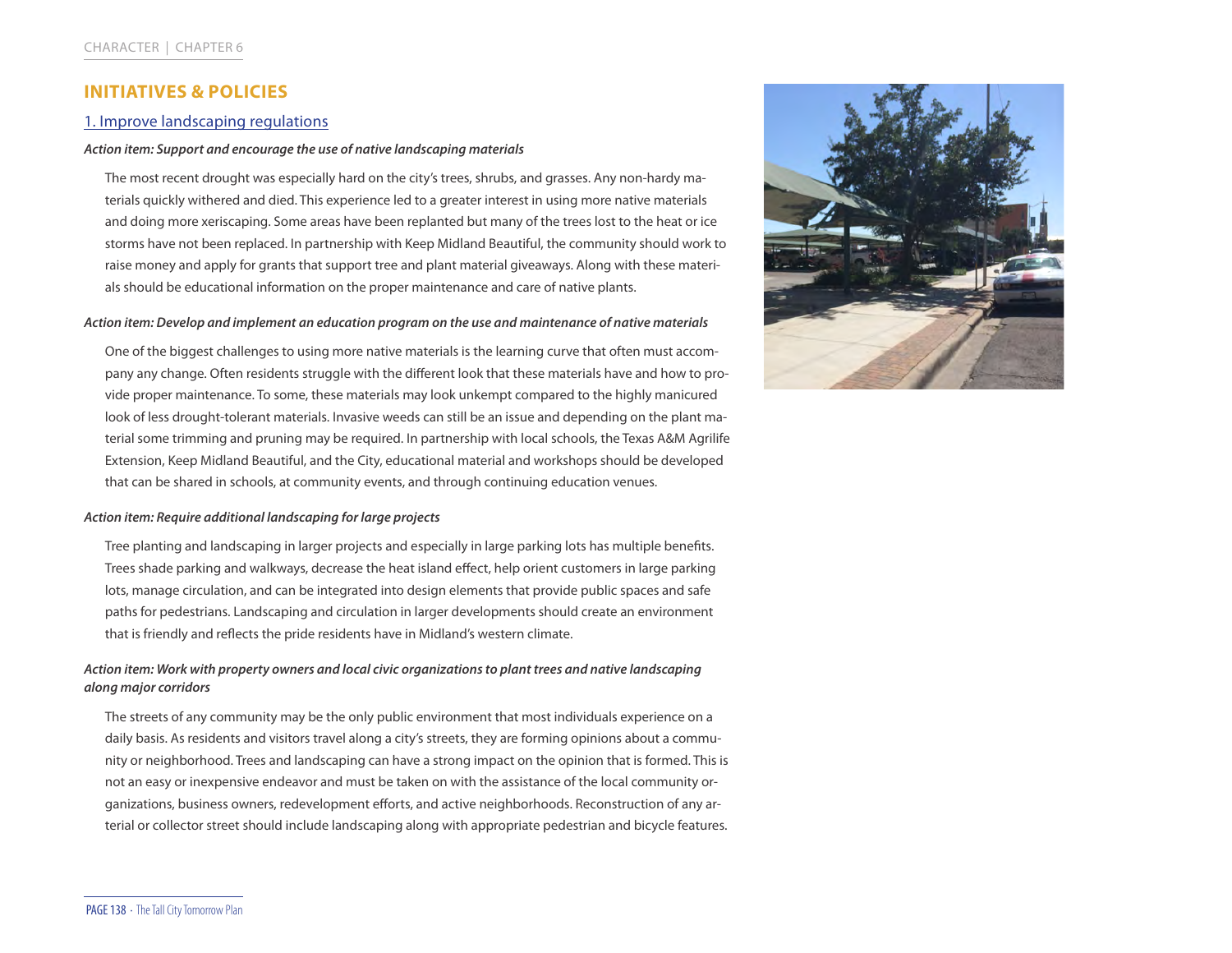"The city needs to help get dead trees out of people's yards. We must do all we can to encourage people to make our city more attractive…..We're a very hospitable community.

– Written Comment from November, 2014 workshops.

#### 2. Upgrade site design standards

#### *Action item: Require pedestrian accommodations in all site designs*

New developments and redevelopment of existing sites must include better pedestrian connections. At a minimum this may include:

- » Safe walkways between parking areas and business entrances
- » Defined walkways between businesses within a development
- » Median breaks and refuge areas when crossing major streets
- » Well defined crosswalks that offer the pedestrian the shortest possible crossing
- » Connections to any adjacent trails or sidewalks
- » Safe and convenient connections to public transit stops

#### *Action item: Expand design guidelines for all arterial streets*

Midland has implemented standards for the I-20 corridor through the BP overlay district but these standards should be expanded to include arterial or other streets of civic importance. This should include Loop 250 access roads and major entrances into the community, like Andrews Highway. Standards may include basic landscaping, lighting, sidewalk and crosswalk design, utility placement and visibility, and screening of stored materials.

#### *Action item: Develop design guidelines specifically for new neighborhood centers*

The land use plan outlined in Chapter 3 calls for neighborhood centers that are vibrant mixed-use destinations where land uses are integrated. Appealing neighborhood centers combine a set of ingredients that include safe and comfortable streets and sidewalks, properly scaled buildings, visual interest, and a mix of uses that allow people to live, work, and play within a cohesive and comfortable environment. Design guidelines for the neighborhood centers identified in the Tall City Tomorrow Land Use Plan (page 82) should focus on good landscaping, connectivity, shared parking, stormwater management that creates amenities, public spaces, properly scaled signage, and connections to public transportation.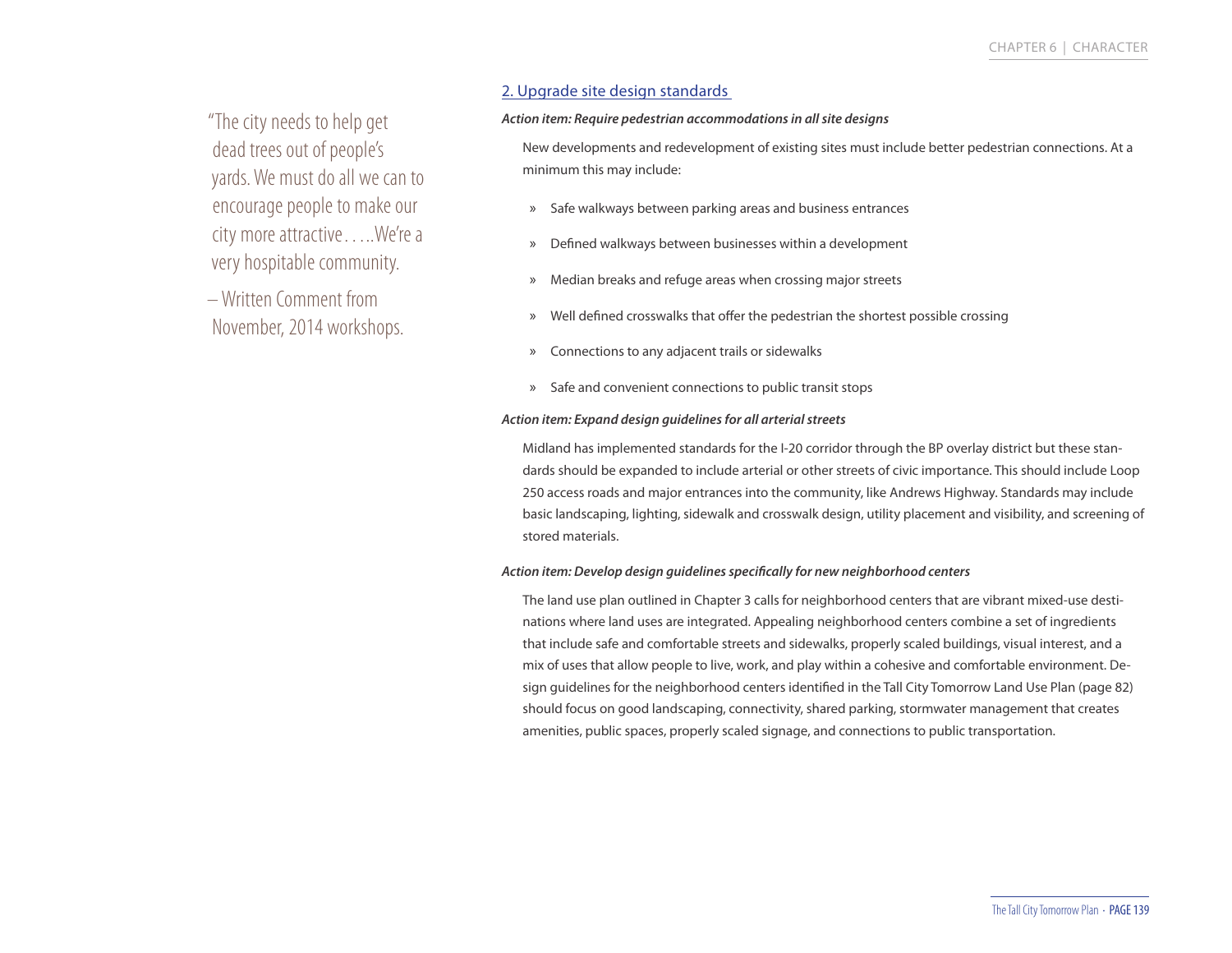#### CHARACTER | CHAPTER 6

#### *Action item: Offer incentives for on-site retention of stormwater and the use of that retention area as a site amenity*

Encouraging the use of low-impact development techniques should decrease the volume and velocity of stormwater entering the streets and draws with the added benefit of creating onsite amenities. Techniques may include:

- » Onsite retention of stormwater to create a water feature/amenity for the development
- » Using rooftop collection systems and green roofs to capture rainwater that can be used later for irrigation
- » Using pervious pavement, pavers, or asphalt in appropriate locations
- » Using planters, landscaped strips next to roads and parking areas to encourage stormwater infiltration and temporary detention

#### 3. Enhance new residential development areas.

#### *Action item: Establish basic neighborhood design principles for new developments*

For many years Midland, like most American cities, has tended to build "subdivisions" or "additions" that are separated from community services, shopping, and jobs. The combination of these features is what often makes a strong neighborhood, where we can interact with others and decrease the stress of moving around the city. Chapters 3 and 4 have expressed the importance of mixing and combining uses that have similar intensity. Locating differing uses next to each other does not mean that you have automatically created a sense of place and character. Certain design aspects should be considered that help integrate uses and create a sense of community. As illustrated in the adjacent diagram, future developments should include key design components necessary to create integrated neighborhoods.

» Mix of land uses and housing types. In the diagram to the right a variety of housing types are mixed together, with appropriate transitions at rear and side lot lines. To achieve the desired mix of housing in the graphic on page 100, a majority of the land area is devoted to single-family detached, with attached or medium density development taking up the next largest portion, and finally high density apartments taking up the smallest portion. While the apartments require the least amount of land they can provide a significant portion of the area's overall unit count.



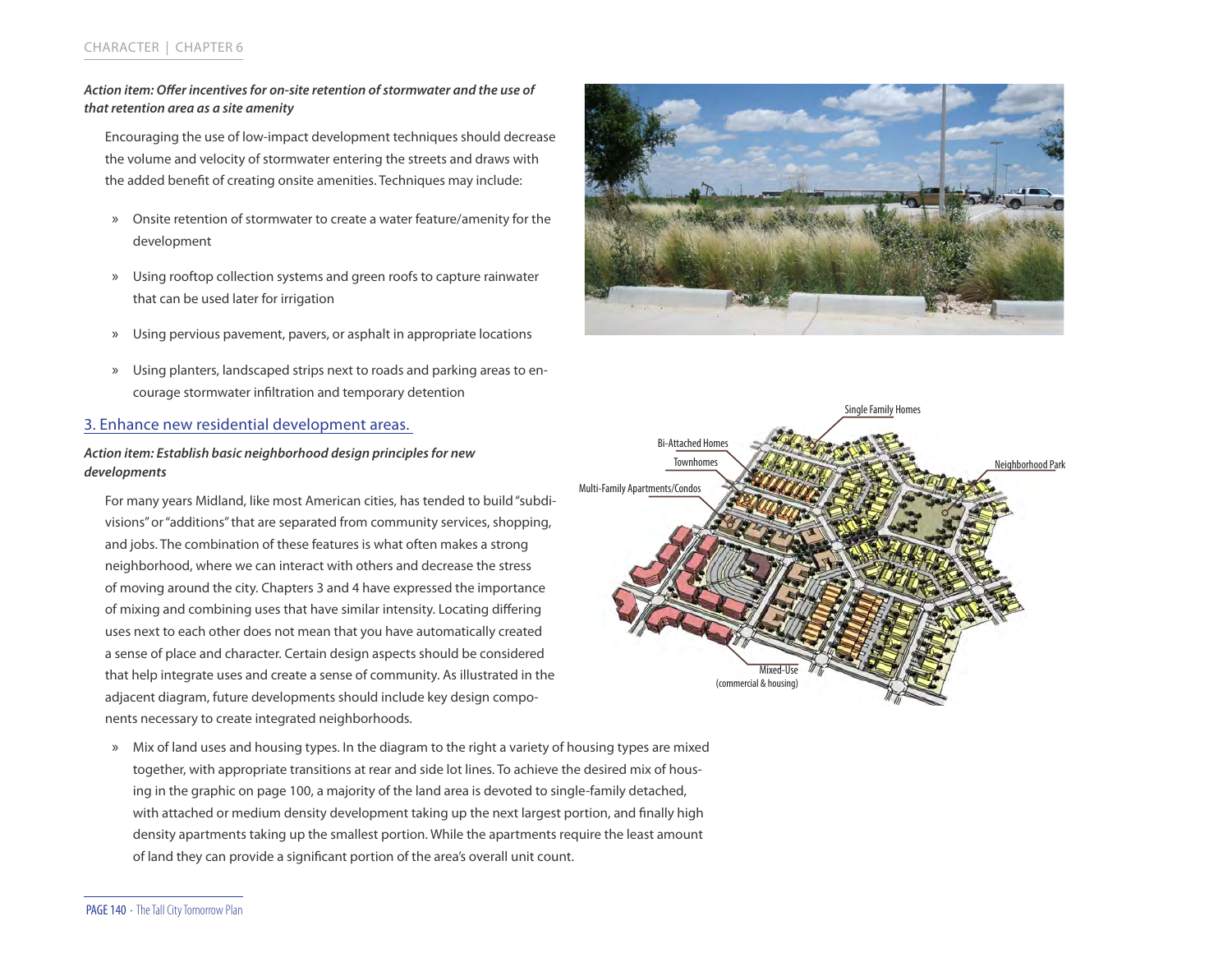Other cities without much greenery do great jobs hardscaping or building structures that are all cohesive, fit in with the area, and look great for years to come. Force builders to invest in that now to save quick deterioration in the future.

– Samantha H



- » Connectivity. Differing housing styles are connected by sidewalks, which connect to parks and business centers. Clearly defined crosswalks create a safer environment for pedestrians and well-connected streets provide drivers multiple routes in and through the neighborhoods, reducing traffic loads on any one street.
- » Stormwater protection. Although not illustrated in this particular diagram, draws and playas should be preserved as features that enhance the neighborhood. These enhancements should also protect residents in the neighborhood and downstream from flash flooding.
- » Focal points. Neighborhood focal points create gathering places and sense of community. This diagram connects housing directly with nearby amenities like the park, shops, and jobs.

#### *Action item: Require features in low density developments that create a sense of community*

Different people have different preferences and density alone does not make or break a great neighborhood. Many people desire new houses but still seek the diversity and neighborliness of the best established neighborhoods in the city. Others want "elbow room" and seek a bigger lot in a lower density development. Almost universally, everyone wants an attractive development that gives them a sense of belonging to a community. Certain features can help make even better communities:

- » Street connections for both community contact and public safety access
- » Trail and pathway connections
- » Lot clustering to maintain open space
- » Community access to draws and open space